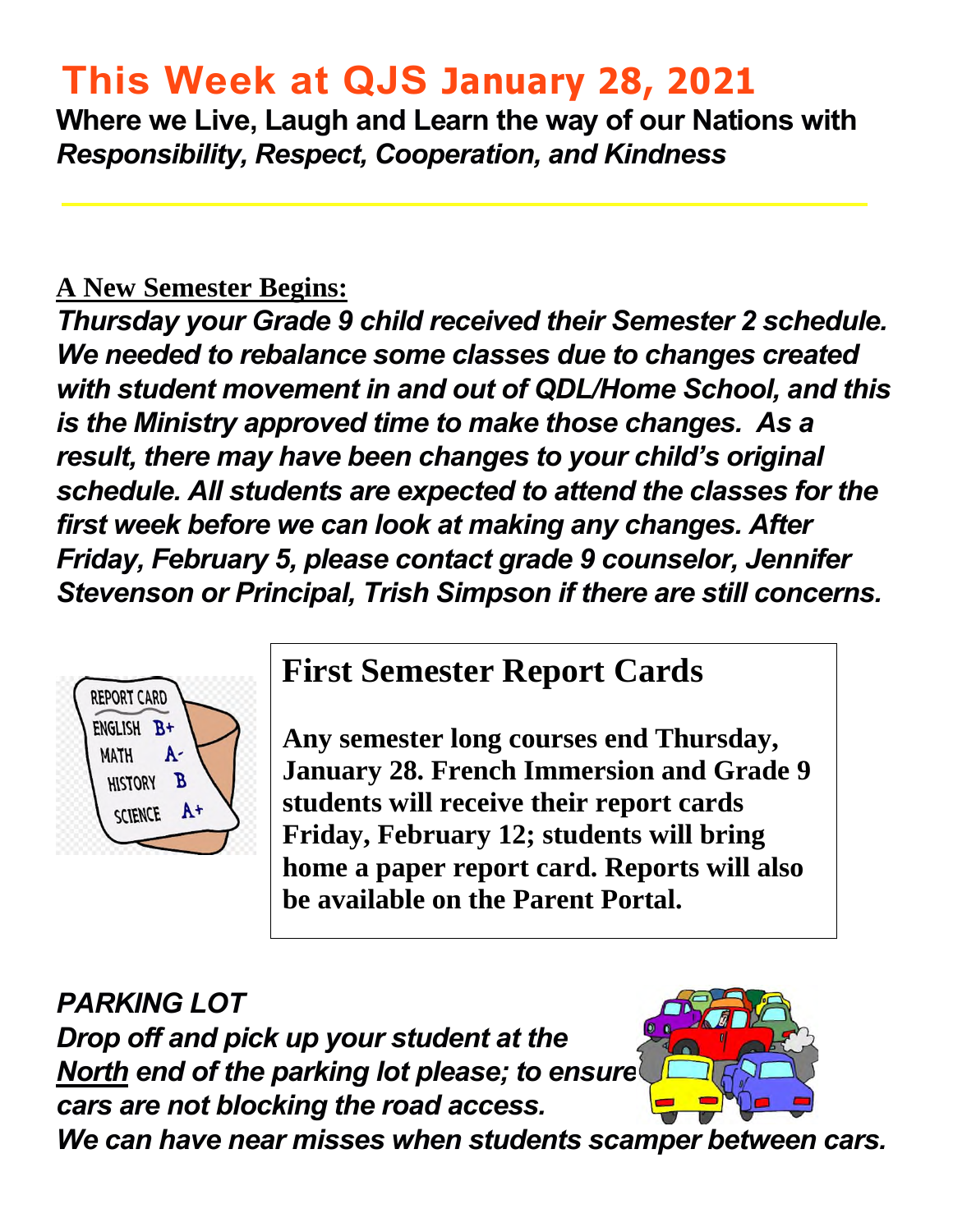### **\*\*\*Wearing Masks on Busses!**

*If you have concerns please contact the school or the bus garage (250-992-8361).* 

*Students must continue to wear their mask for the duration of the bus ride. Students who repeatedly disregard this may be expected to arrange for alternate transportation to and from school.*

### **SPORTS AND EVENTS:**

**Basketball Practices Are Underway Coach: Cyril Tobin Gr 8 Mondays and Thursdays from 3:00 – 5:00 Coach: Jack Redden Gr 9 Tuesdays and Wednesdays from 3:00 – 4:30** 









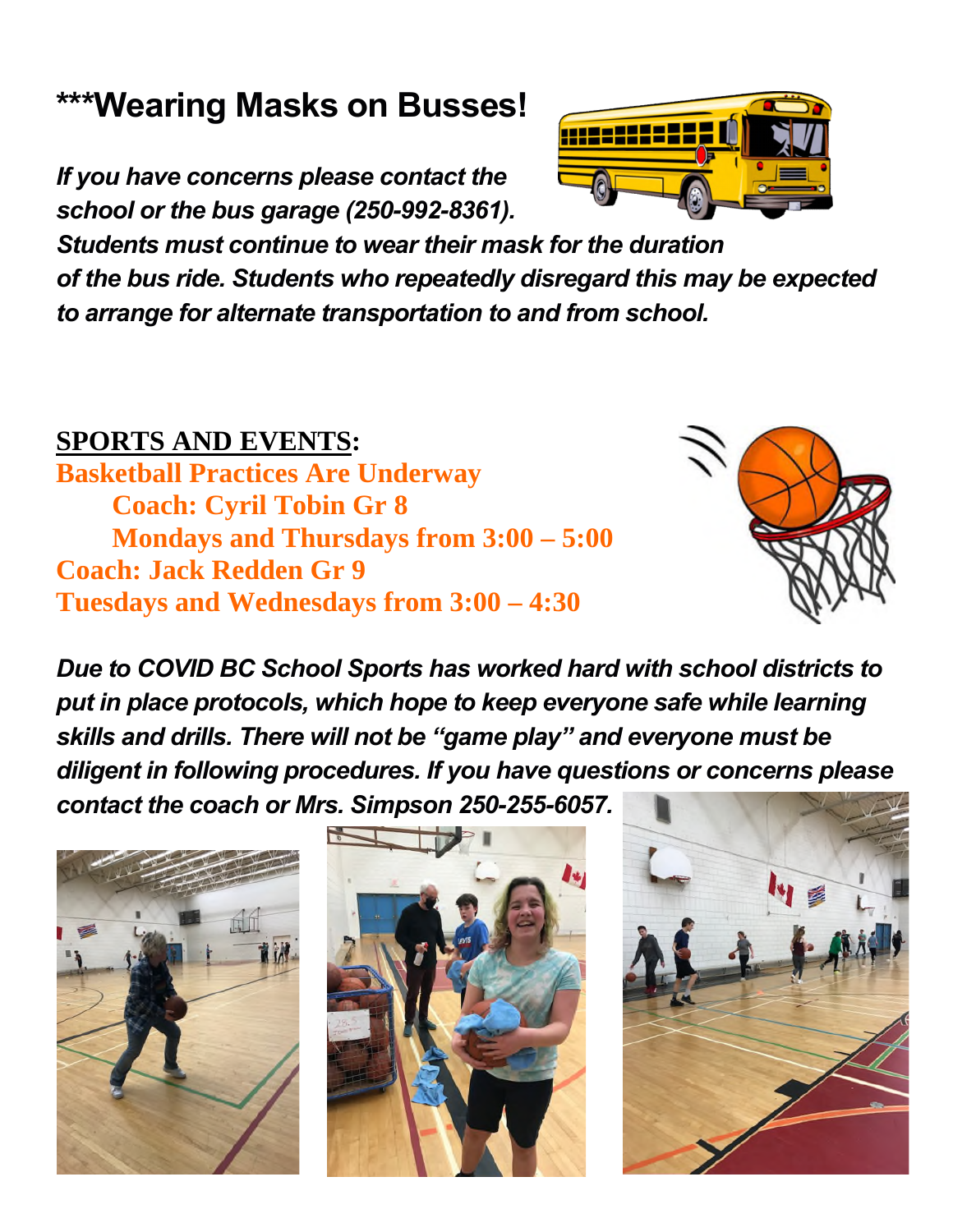### **ADST FOODS CHALLENGE: Grade 9 students this week**



## **PAC UPDATE** Jan. 25 meeting

**We have our Executive. We would like to thank the following people willing to step into the following roles for this year:** 

Melissa Pollock – President Vacant - Vice President Tania Fuccenecco – Treasurer Nancy Lilienweiss – Secretary



**Thanks so much to those who attended the meeting.**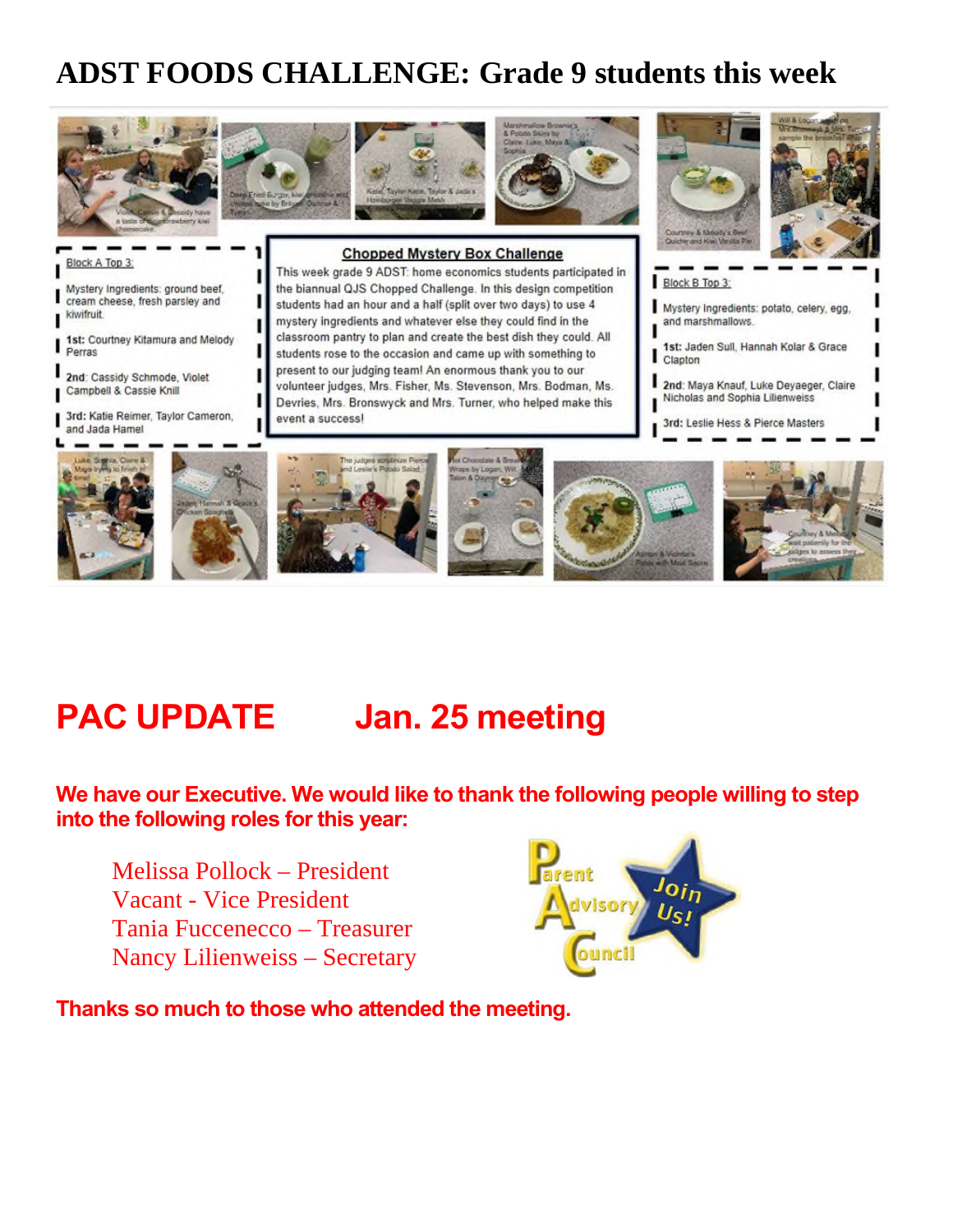

# **NEW: IN THE PARENT'S CORNER Information for Parents**

Staff Non-Instruction Day January 29. Such a valuable time for staff to be learning together. Our day had three focus areas.

We began the day reflecting on our work with Indigenous students and families; reflecting in order to improve. Another area of learning was in the area of the impact of stress and trauma on the brain, the body and the impact on learning. Understanding these effects is important in order for us to develop effective strategies to support individuals impacted by stress and trauma.

We also spent a portion of the day working together to share the next steps in our transition from the House system to our new POD system. This change in systems is based in current research on best ways for teaching the Adolescent Learner, and is designed to match the physical structure of the new school building and 21st Century Learning and Teaching. \*This could be a topic of discussion at a PAC meeting if parents would like more information.

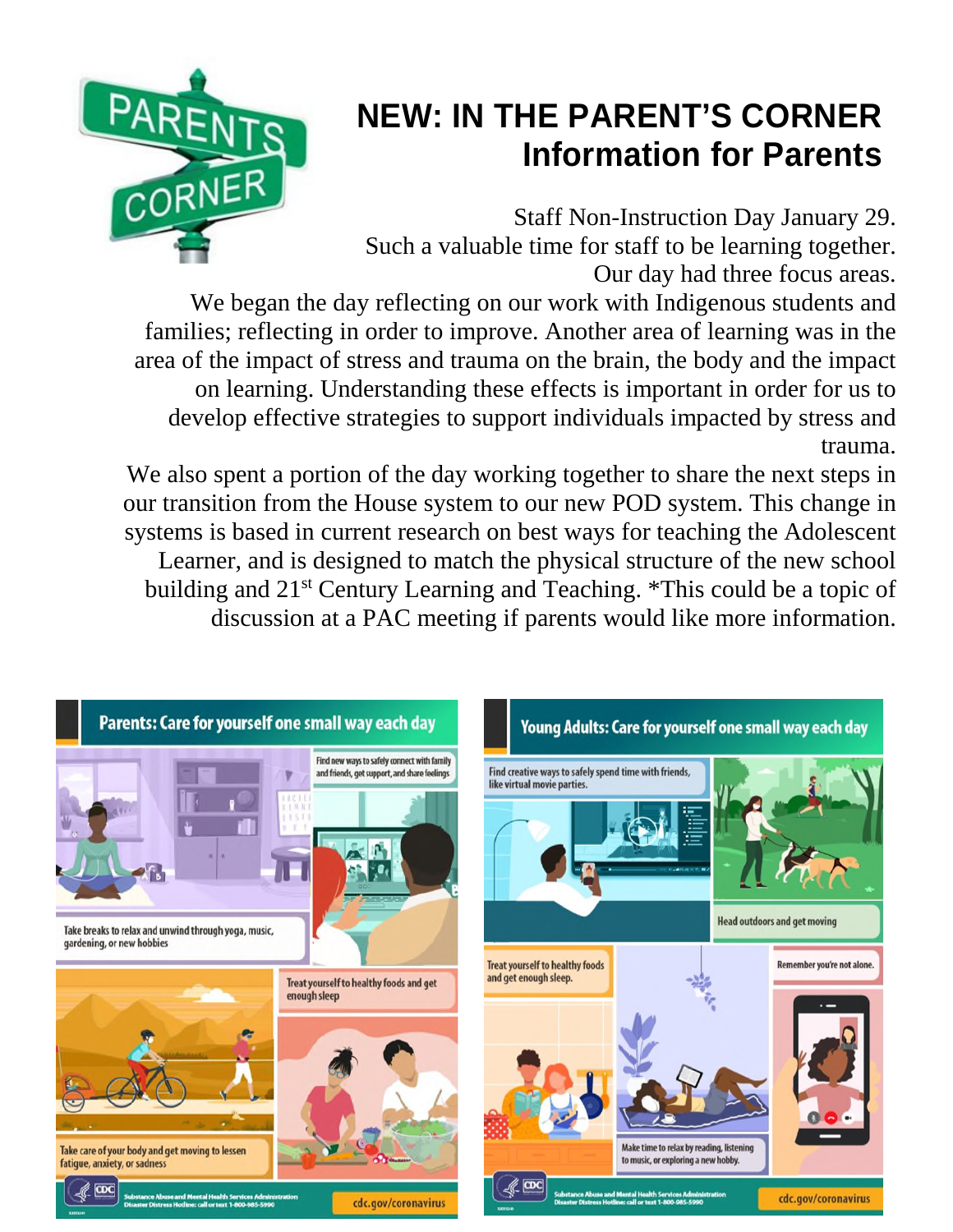

**We work with families and students to resolve issues. The problems that continue are usually the ones we do not know about yet! Contact us: 250-255-6057, 250-747-2103 School safety is a shared responsibility that requires cooperation, collaboration and communication.** 

# **See Something Going Wrong, Take Action!**

**You have the power to stand up for what is right and stand up for each other. Someone showing bullying behaviour loses their control if they do not have an audience watching them.** 

**If you see bullying, you can stop it within 10 seconds of getting involved. You could try:** 

- **Saying something like, "leave him alone," or "cut it out."**
- **Defending the victim**
- **Directing attention away from the bullying**
- **Getting support from friends to stand up against bullying**
- **Reporting the bullying to adults**

**Do not be a bystander and encourage bullying behaviour by:** 

- **Laughing, cheering or recording it**
- **Forwarding bullying photos or texts**
- **Visiting websites that target a specific person**
- **"Liking" mean comments or photos on social media**
- **Joining in on the bullying**

**For more information check out <https://www2.gov.bc.ca/gov/content/erase>**